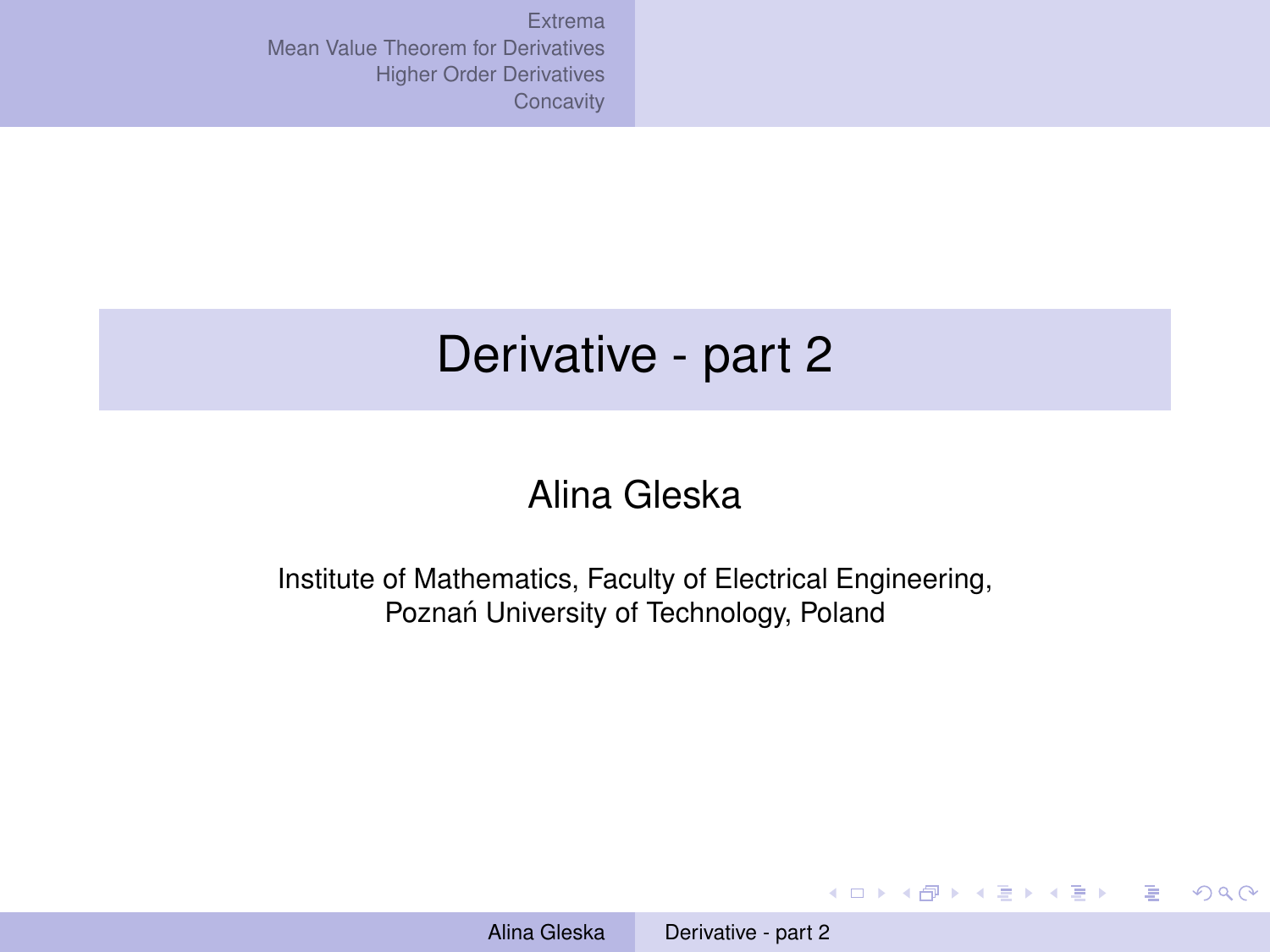# EXTREMA OF FUNCTIONS

# <span id="page-1-0"></span>**Definition**

Suppose a function *f* is defined on an interval *I*. The maximum and minimum values of *f* on *I* (if there are any) are said to be extrema of the function.

# **Definition**

- A number  $f(c_1)$  is an absolute maximum of a function *f* if  $f(x) < f(c_1)$  for every x in the domain of f.
- A number  $f(c_1)$  is an absolute minimum of a function *f* if  $f(x) > f(c_1)$  for every x in the domain of f.

Absolute extrema are also called global extrema. Figures.

イロト イ押 トイヨ トイヨ トー

重

 $\Omega$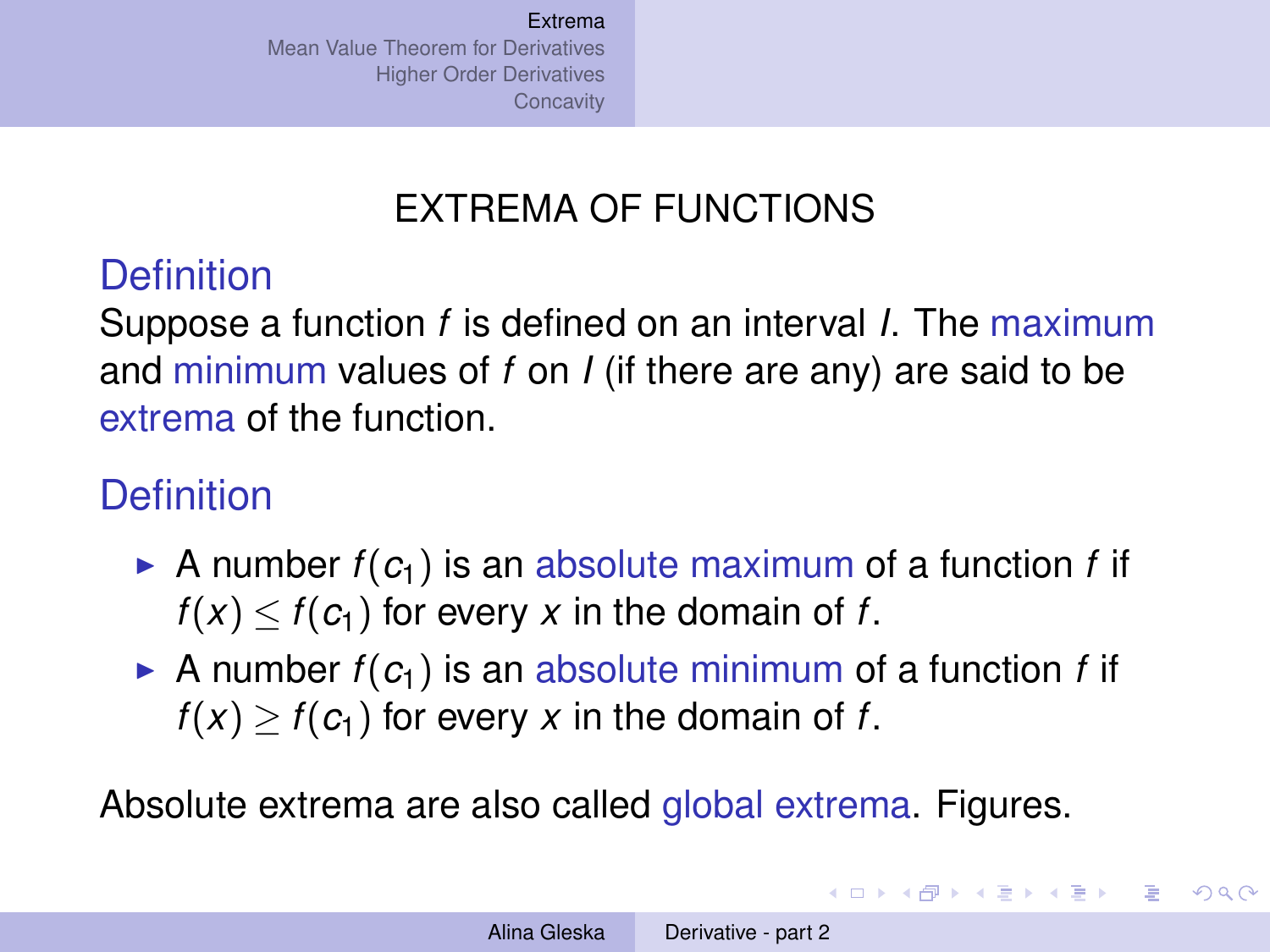# Theorem (Extreme Value Theorem)

*A function f continuous on a closed interval* [*a*,*b*] *always has an absolute maximum and an absolute minimum on the interval.*

### **Definition**

When an absolute extremum of a function occurs at an endpoint of an interval *I*, we say it is an endpoint extremum. When *I* is not a closed interval (e.g. such as [*a*,*b*), (−∞,*b*] or  $[a, \infty)$ ), then even when *f* is continuous there is no quarantee that an absolute extremum exists.

Figures.

**K ロ ▶ K 何 ▶ K ヨ ▶ K ヨ ▶** 

D.  $QQQ$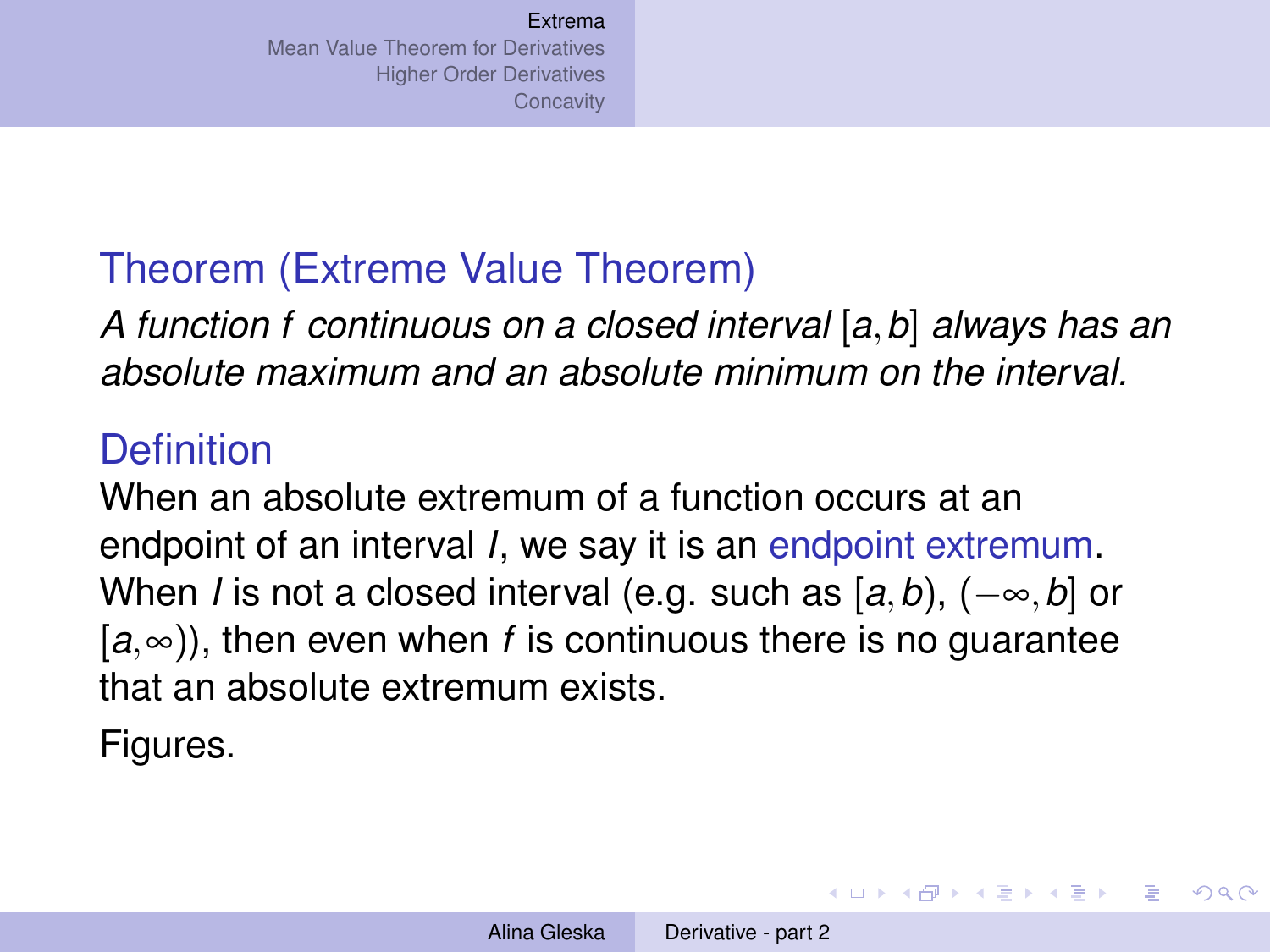# Definition (Relative extrema (or local extrema))

- $\triangleright$  A number  $f(c_1)$  is a relative maximum of a function f if  $f(x) < f(c_1)$  for every x in some open interval that contains *c*1.
- A number  $f(c_1)$  is a relative minimum of a function *f* if  $f(x) \ge f(c_1)$  for every *x* in some open interval that contains *c*1.

Figure.

### Remark

*An examination of the figure suggests that if c is a value at* which a function f has a relative extremum, then either  $f'(c) = 0$  $or f'(c)$  *does not exist.* 

イロン イ押ン イヨン イヨン 一重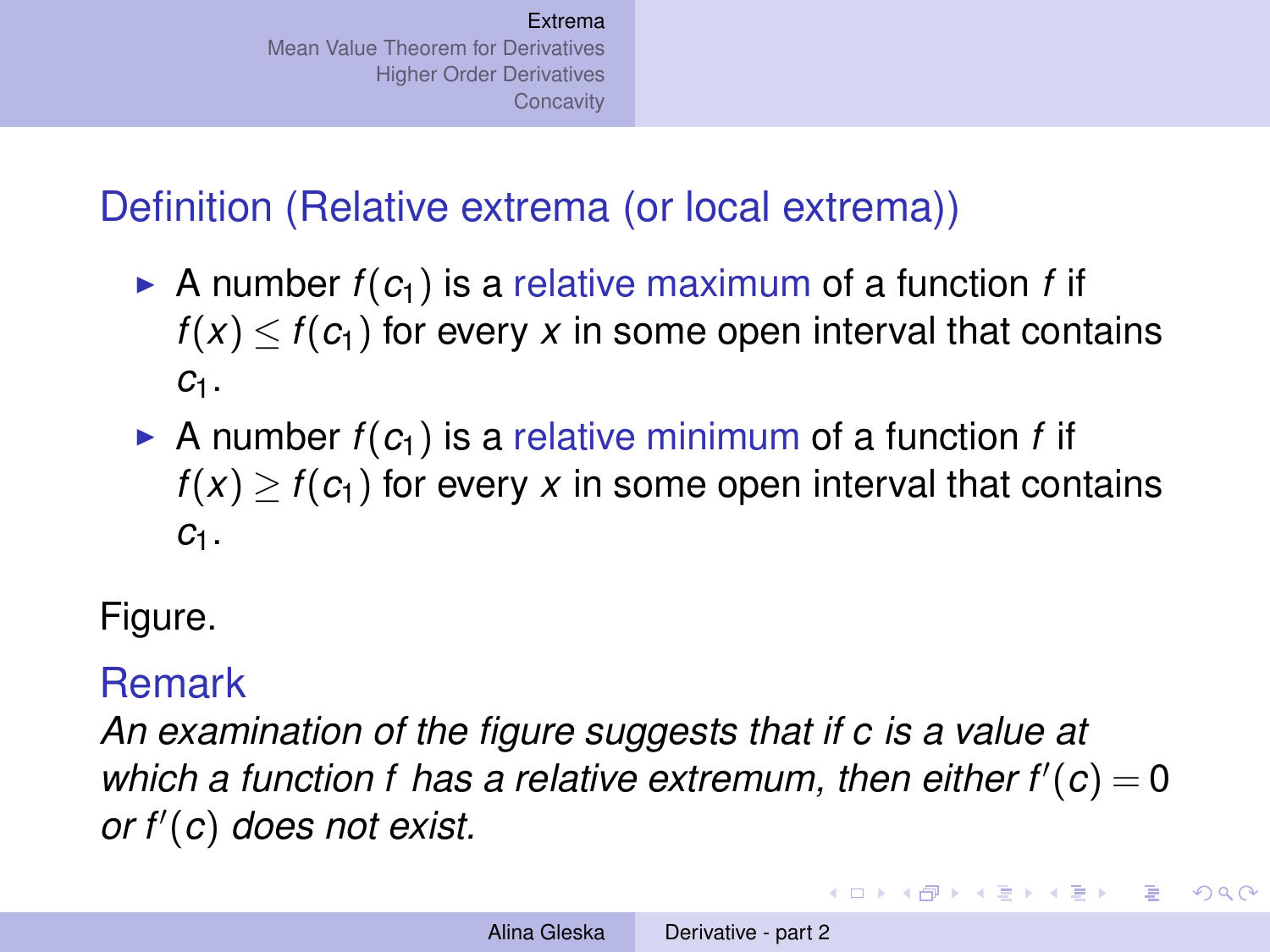# **Definition**

A critical value of a function *f* is a number *c* in its domain for which  $f'(c) = 0$  or  $f'(c)$  does not exist.

#### Theorem

*If a function f has a relative extremum at a number c, then c is a critical value.*

#### Theorem

*If f is continuous on a closed interval* [*a*,*b*]*, then an absolute extremum occurs either at an endpoint of the interval or at a critical value in the open interval* (*a*,*b*)*.*

KO KARA KE KA EK GA GA KA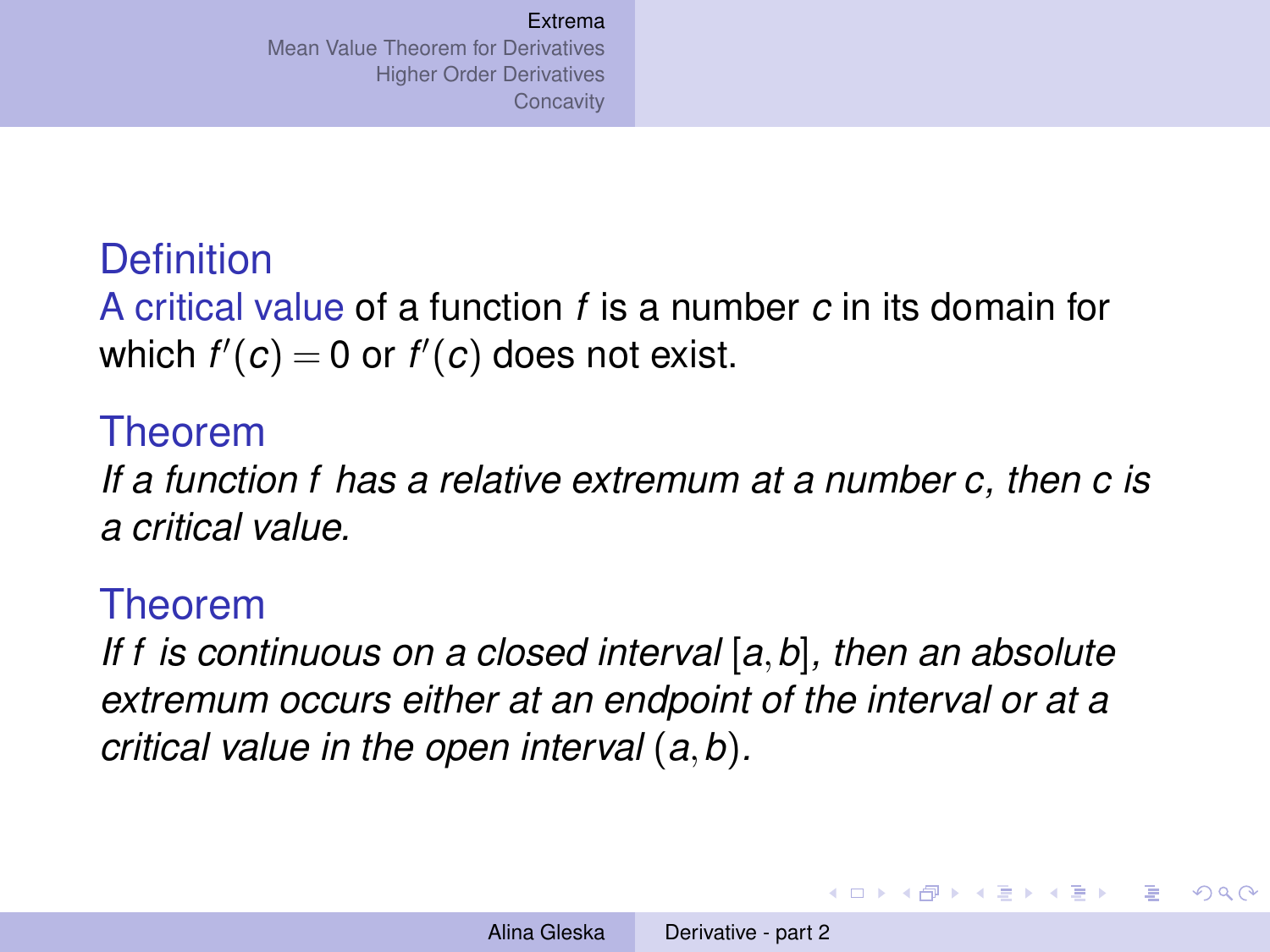### Finding the absolute extrema

To find an absolute extremum of a function *f* continuous on [*a*,*b*]

- ► Evaluate *f* at *a* and *b*.
- Find all critical values  $c_1, c_2, \ldots, c_n$  in  $(a, b)$ .
- ► Evaluate *f* at all critical values.
- If The largest and the smallest values in the list:  $f(a)$ ,  $f(b)$ ,  $f(c_1)$ ,  $f(c_2)$ , ...,  $f(c_n)$  are the absolute maximum and the absolute minimum, respectively, of *f* on the interval [*a*,*b*].

K ロ K K 個 K K 重 K K 重 K … 重 …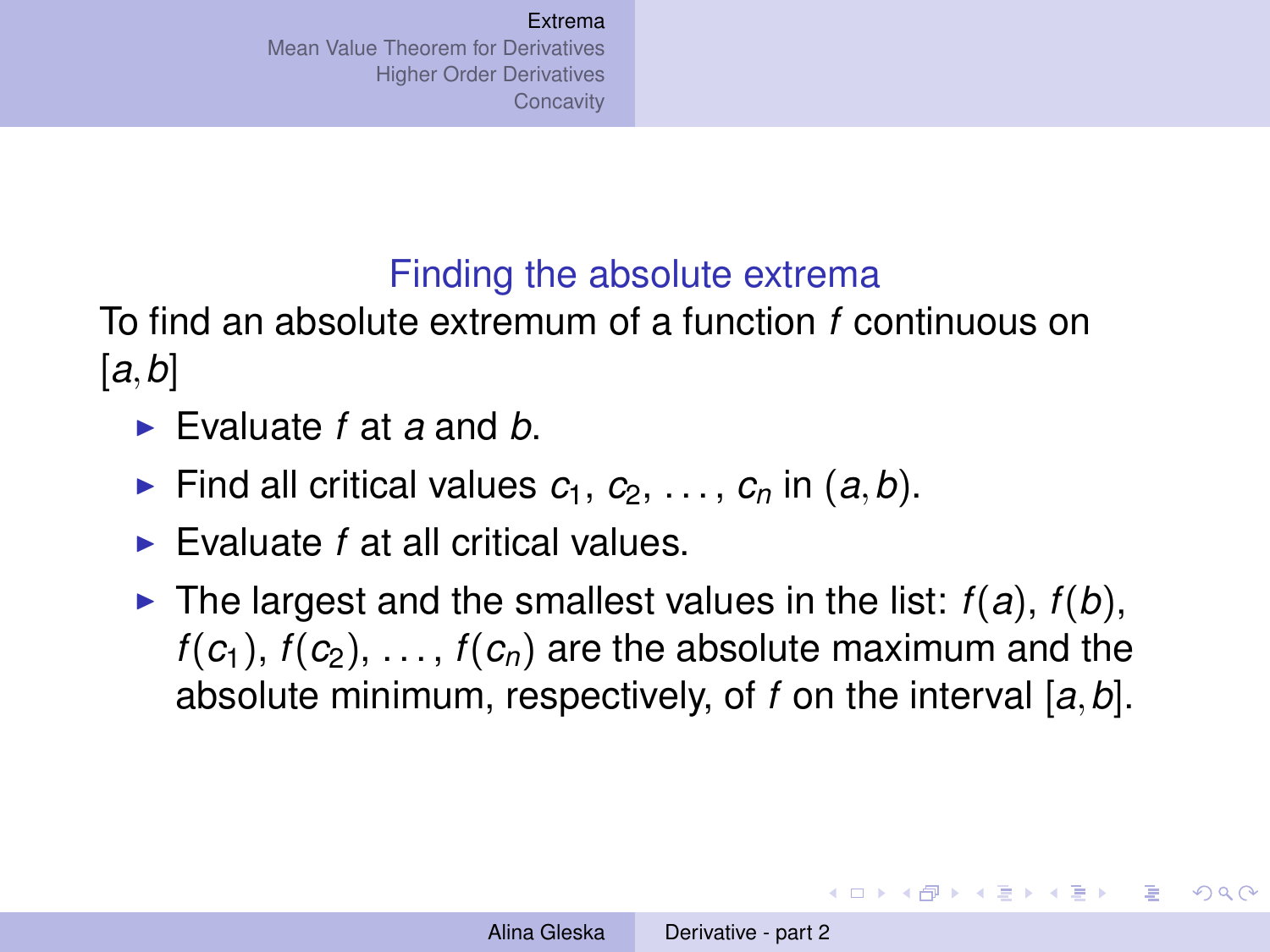### Example

- 1. Find the critical values of the given functions: *f*(*x*) =  $(x - 1)^2 \sqrt[3]{x + 2}$  and  $f(x) = \frac{x + 4}{\sqrt[3]{x + 1}}$ .
- 2. Find the absolute extrema of the given function on the indicated interval:  $f(x) = x^3 - 3x^2 + 3x - 1$  on [−4,3] and  $f(x) = x^4(x-1)^2$  on [-1,2].

イロン イ押ン イヨン イヨン 一重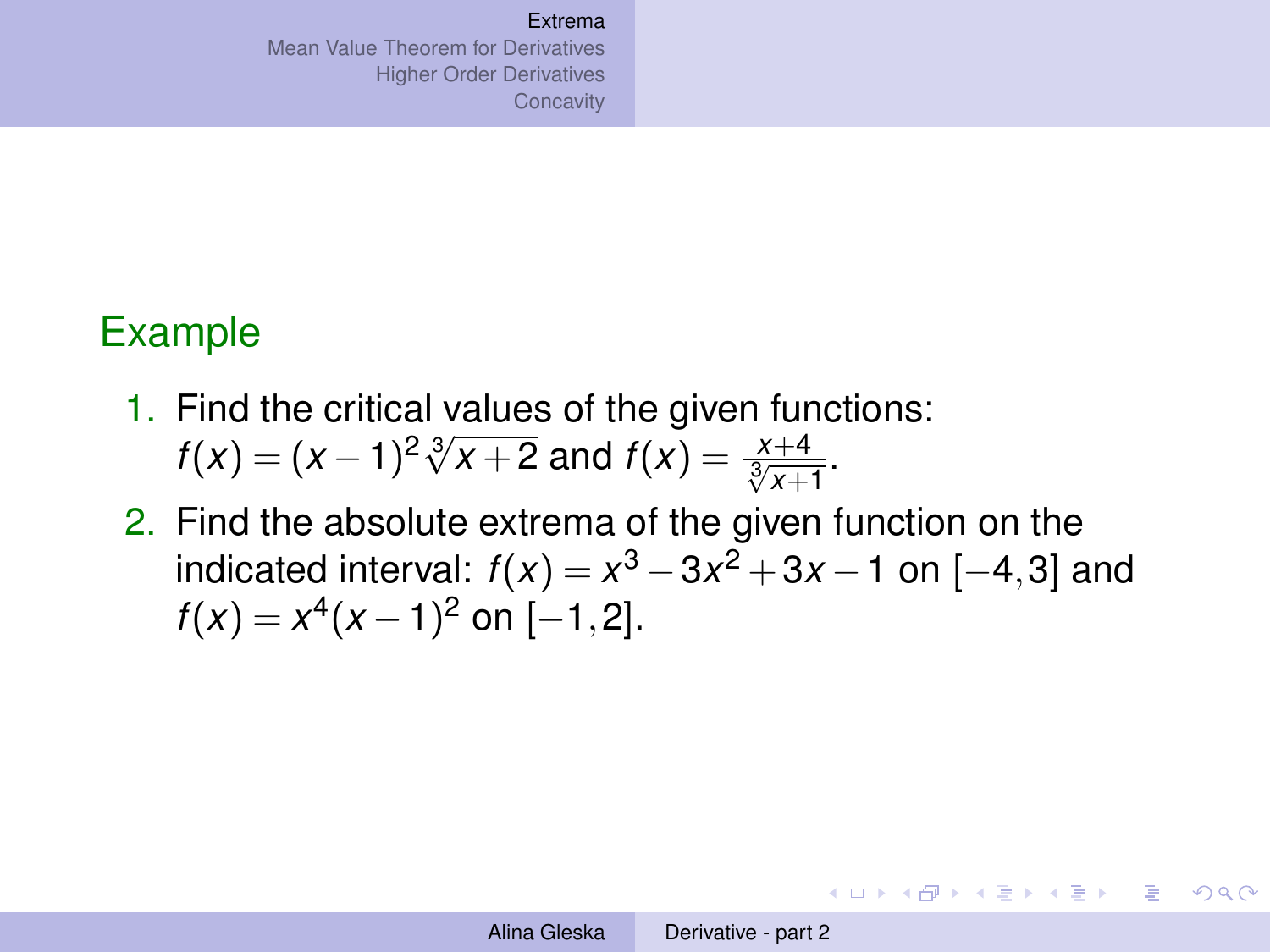### <span id="page-7-0"></span>Theorem (Rolle's Theorem)

*Let f be continuous on* [*a*,*b*] *and differentiable on* (*a*,*b*) *such that*  $f(a) = f(b) = 0$ . Then there exists a number c in  $(a, b)$  such *that*  $f'(c) = 0$ *.* 

# Theorem (Lagrange's Theorem - Mean Value Theorem for Derivatives)

*Let f be continuous on* [*a*,*b*] *and differentiable on* (*a*,*b*)*. Then there exists a number c in* (*a*,*b*) *such that*

$$
f'(c)=\frac{f(b)-f(a)}{b-a}.
$$

イロン イ押ン イヨン イヨン 一重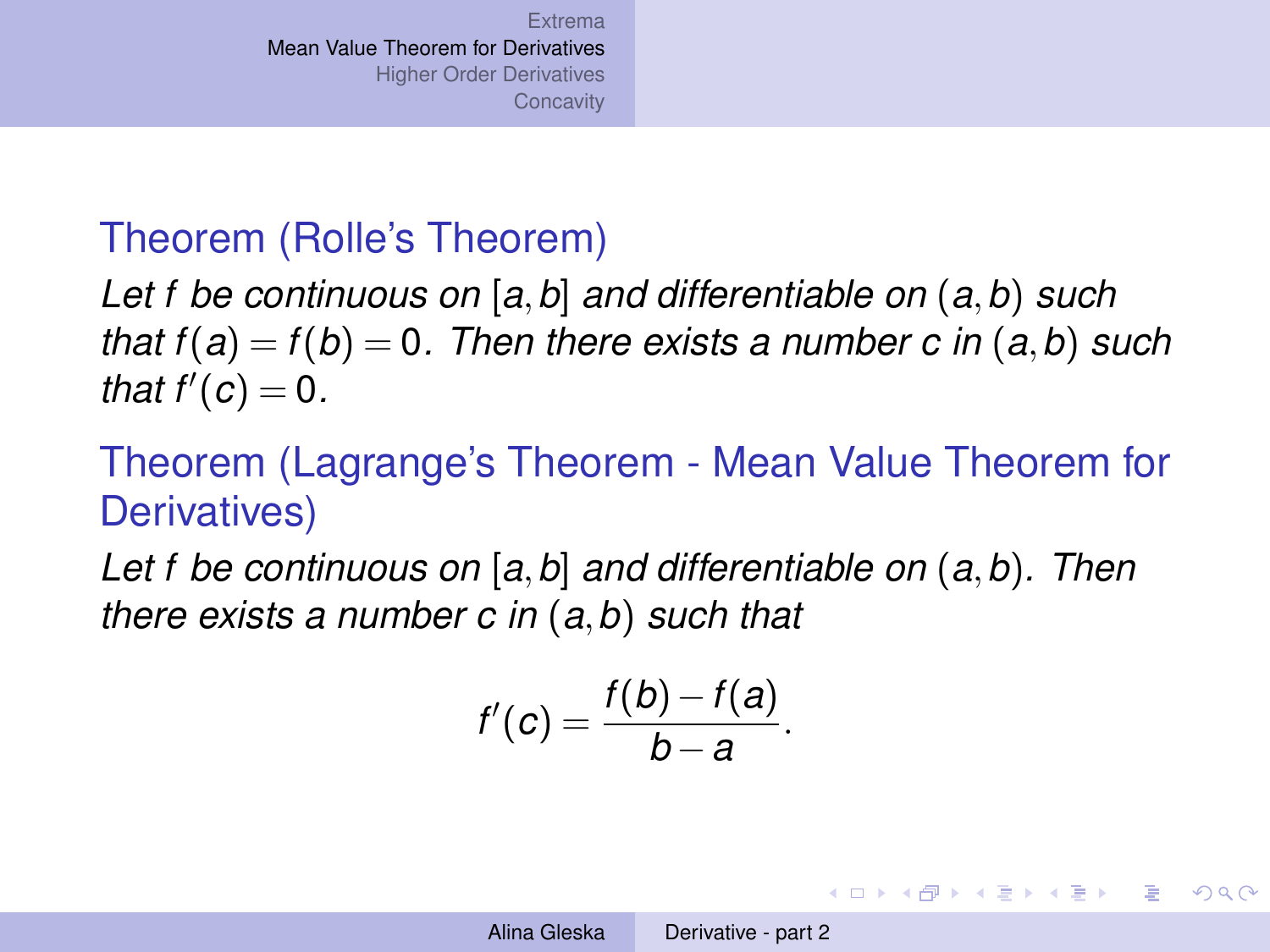#### Figure.

Geometrically, the Mean Value Theorem asserts that the slope of the tangent line at (*c*,*f*(*c*)) is the same as the slope of the secant through (*a*,*f*(*a*)) and (*b*,*f*(*b*)).

#### Remark

*Let us remember that:*

- $\triangleright$  *a function f is said to be increasing on I if*  $f(x_1) < f(x_2)$ *when*  $x_1$  *and*  $x_2$  *are numbers in I that satisfy*  $x_1 < x_2$ ,
- $\triangleright$  *a function f is said to be decreasing on I if*  $f(x_1) > f(x_2)$ *when*  $x_1$  *and*  $x_2$  *are numbers in I that satisfy*  $x_1 < x_2$ *.*

イロン イ押ン イヨン イヨン 一重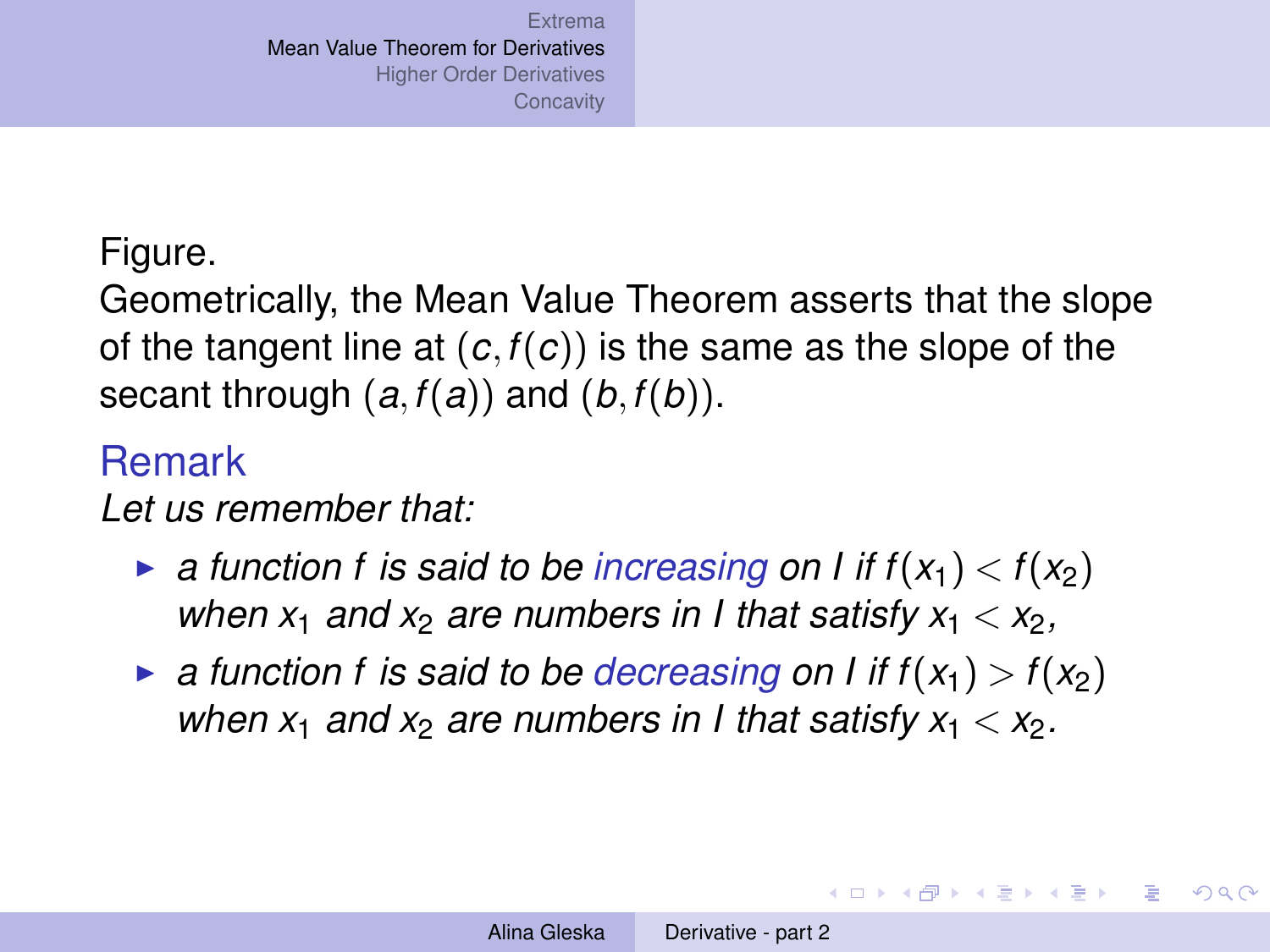#### Theorem

*If*  $f'(x) = 0$  *for all x in an interval* [a, b], then  $f(x)$  *is a constant on the interval.*

### Theorem

*Let f be continuous on* [*a*,*b*] *and differentiable on* (*a*,*b*)*.*

- If  $f'(x) > 0$  for all x in  $(a, b)$ , then f is increasing on  $(a, b)$ .
- If  $f'(x) < 0$  for all x in  $(a, b)$ , then f is decreasing on  $(a, b)$ .

### Example

Determine the intervals on which the given function *f* is increasing and the intervals on which *f* is decreasing:

$$
f(x) = x\sqrt{8-x^2}
$$
  $f(x) = xe^{-\frac{1}{2}x^2}$ .

イロン イ押ン イヨン イヨン 一重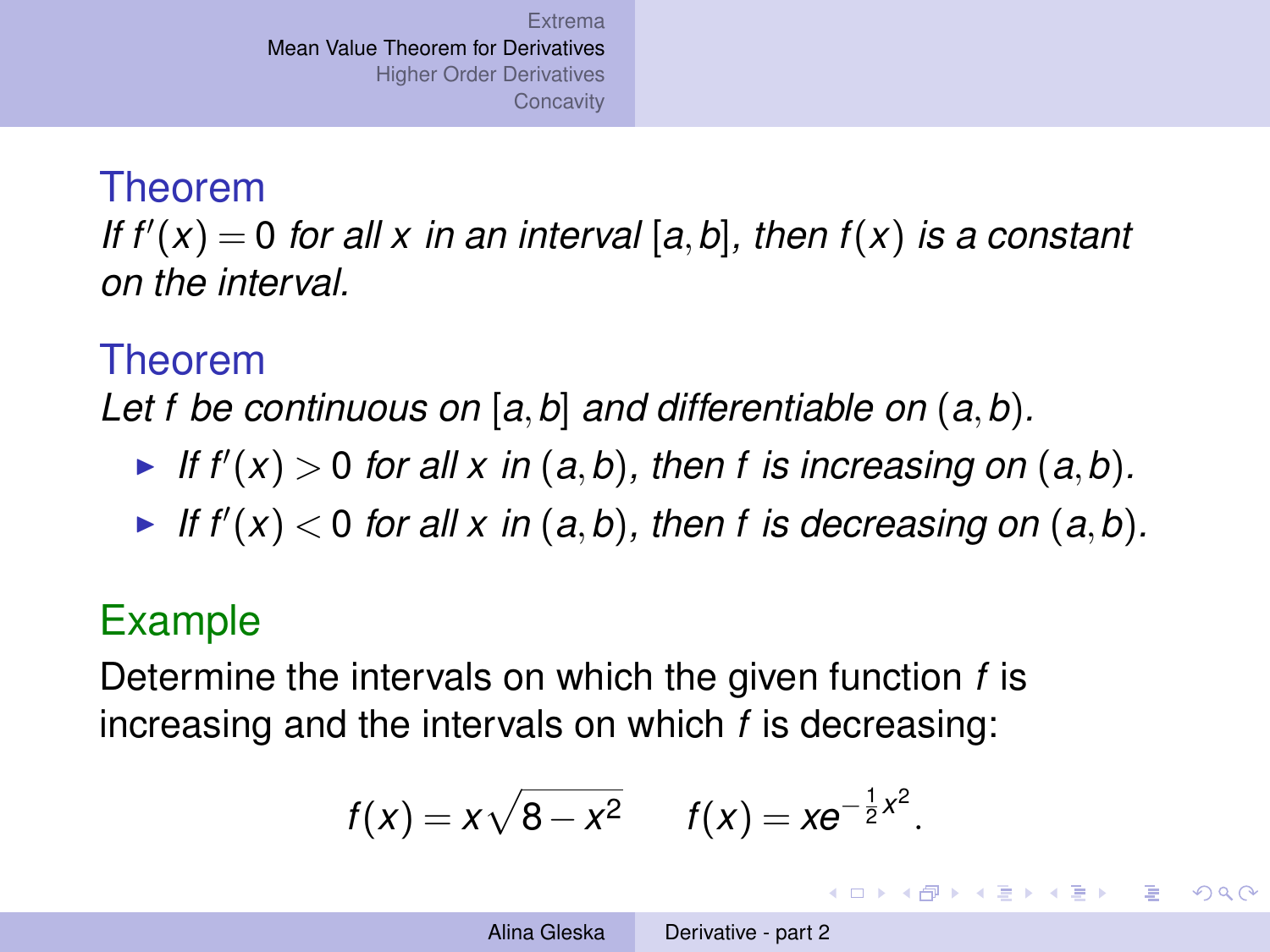<span id="page-10-0"></span>By differentiating the first derivative  $f'(x)$ , we obtain another function called the second derivative which is denoted by  $f''(x)$ . In terms of the operation symbol  $\frac{d}{dx}$ , we define the second derivative with respect to *x* as  $\frac{d}{dx}(\frac{d\theta}{dx})$ . Assuming all derivatives exist, we can differentiate a function  $y = f(x)$  as many times as we want. So, the third derivative is the derivative of the second derivative. The fourth derivative is the derivative of the third derivative, and so on. In general, if *n* is a positive integer, then the *nth* derivative of the function  $y = f(x)$  is defined by

$$
\frac{d^n y}{dx^n} = \frac{d}{dx} \Big( \frac{d^{n-1} y}{dx^{n-1}} \Big).
$$

**K ロ ▶ K 何 ▶ K ヨ ▶ K ヨ ▶** 

重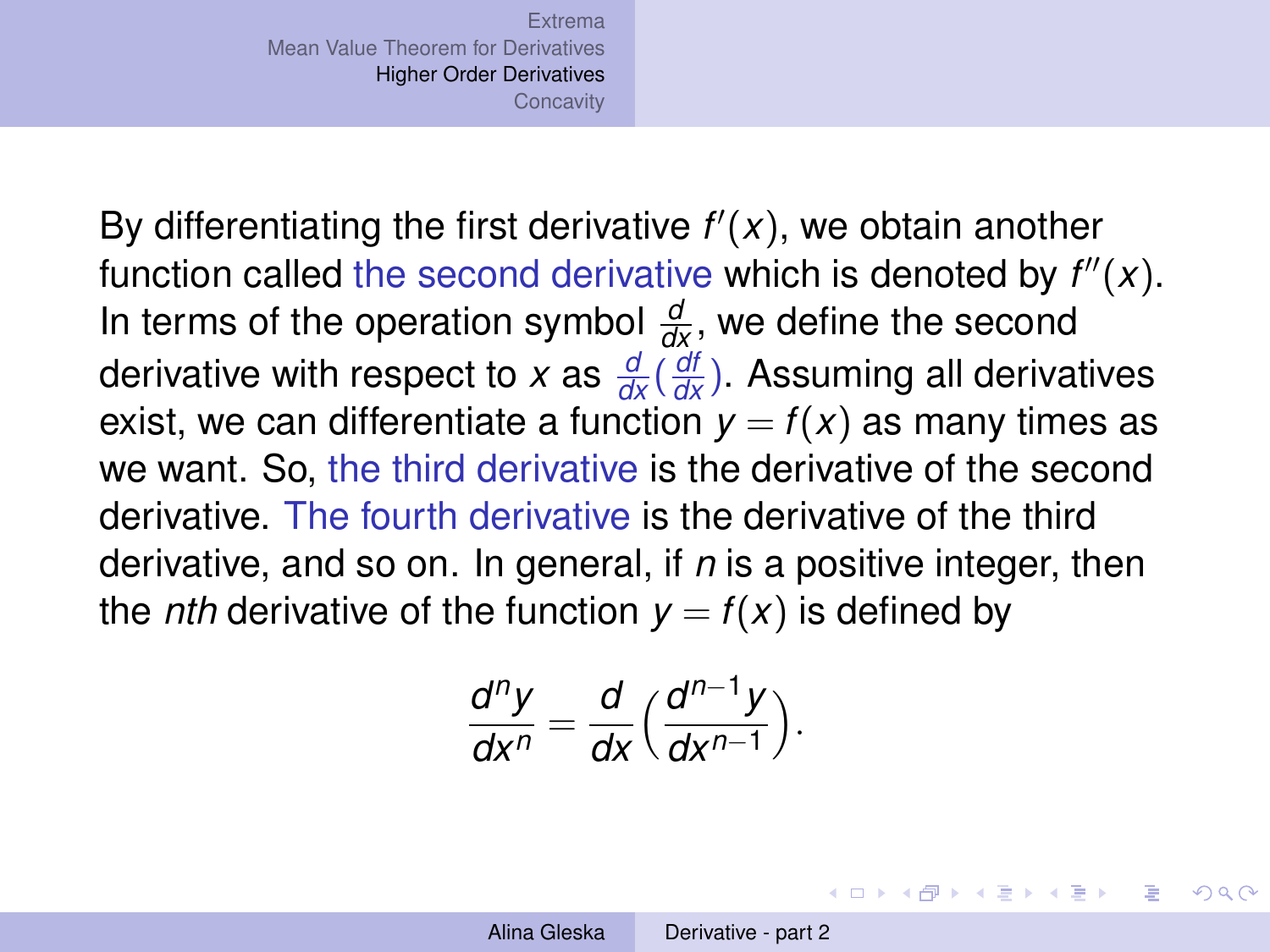<span id="page-11-0"></span>Figures below illustrate geometric shapes that are concave upward and concave downward, respectively. Often a shape that is concave upward is said to "hold water", whereas a shape that is concave downward is said to "spill water".

### Theorem

*Let f be a function for which f<sup>"</sup> exists on*  $(a, b)$ *.* 

- ► If  $f''(x) > 0$  for all  $x \in (a, b)$ , then the graph of f is concave *upward on* (*a*,*b*)*.*
- ► If  $f''(x) < 0$  for all  $x \in (a, b)$ , then the graph of f is concave *downward on* (*a*,*b*)*.*

K ロ K K 個 K K 重 K K 重 K … 重 …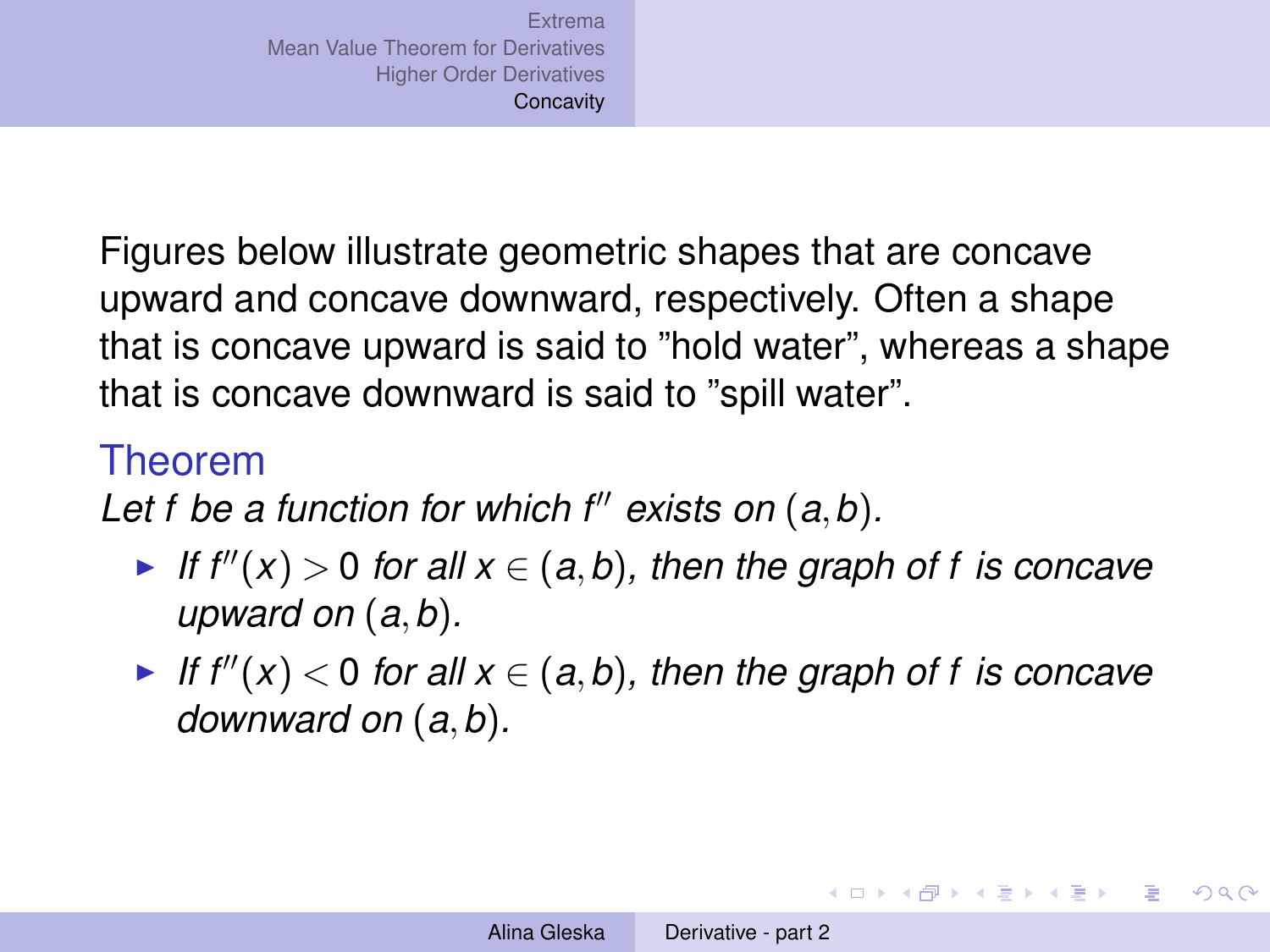# **Definition**

Let *f* be continuous at *c*. A point (*c*,*f*(*c*)) is a point of inflection if there exists an open interval (*a*,*b*) that contains *c* such that the graph of *f* is either

- $\triangleright$  concave upward on  $(a, c)$  and concave downward on  $(c, b)$ OR
- $\triangleright$  concave downward on  $(a, c)$  and concave upward on  $(c, b)$ .

# **Corollary**

*A point of inflection* (*c*,*f*(*c*)) *occurs at a number c for which*  $f''(x) = 0$  *or f*<sup>''</sup>(*c*) *does not exist.* 

イロト イ押 トイヨ トイヨ トーヨー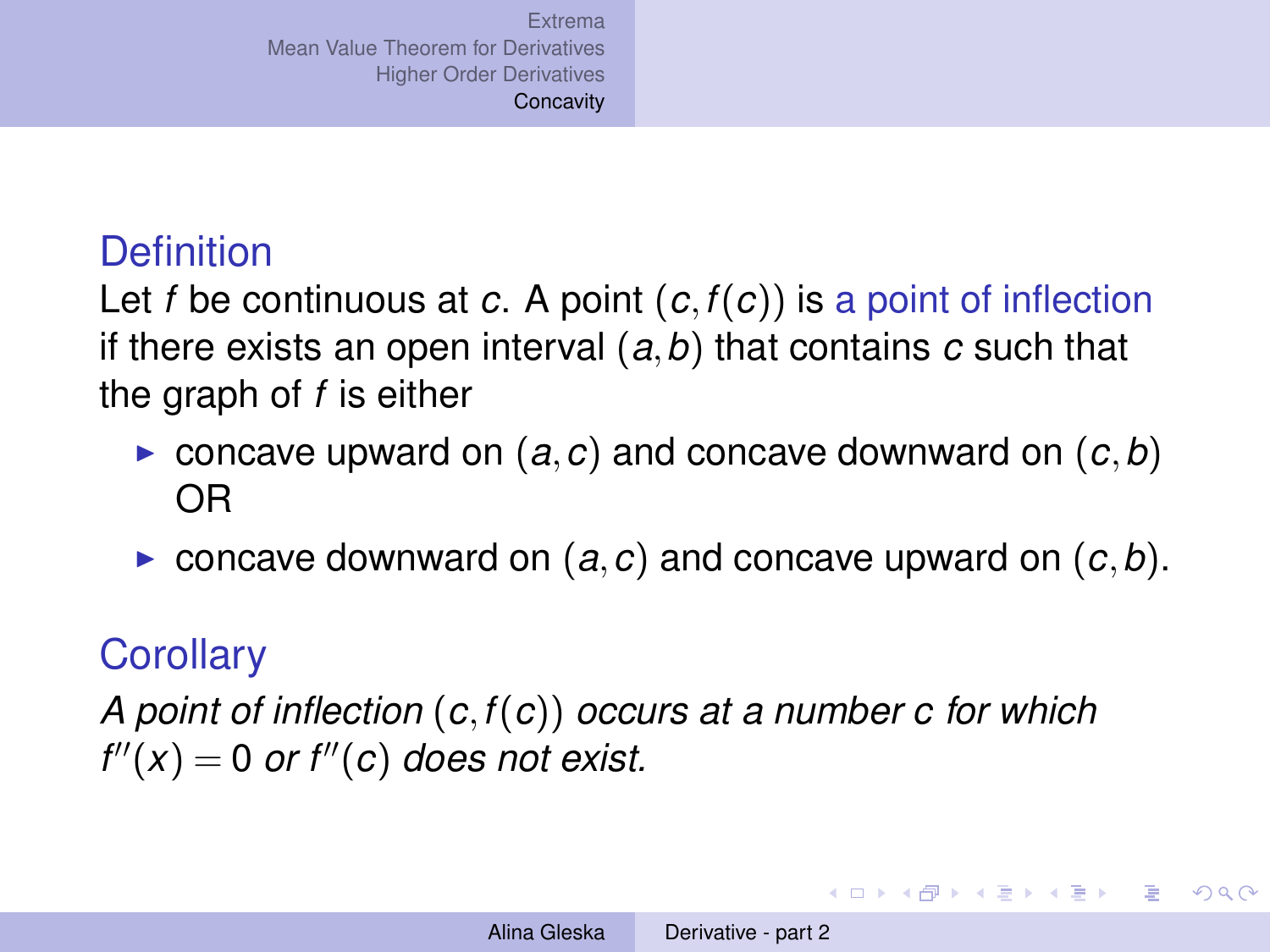# Example

Check the concavity of the functions:  $f(x) = ln(x) + 3x - 1$  and  $f(x) = xe^{x}$ .

Theorem (Second Derivative Test for Relative Extrema) *Let f be a function for which f*<sup>00</sup> *exists on an interval* (*a*,*b*) *that contains the critical number c.*

- If  $f''(c) > 0$ , then  $f(c)$  is a relative minimum.
- If  $f''(c) < 0$ , then  $f(c)$  is a relative maximum.

KOD KAP KED KED E YA G